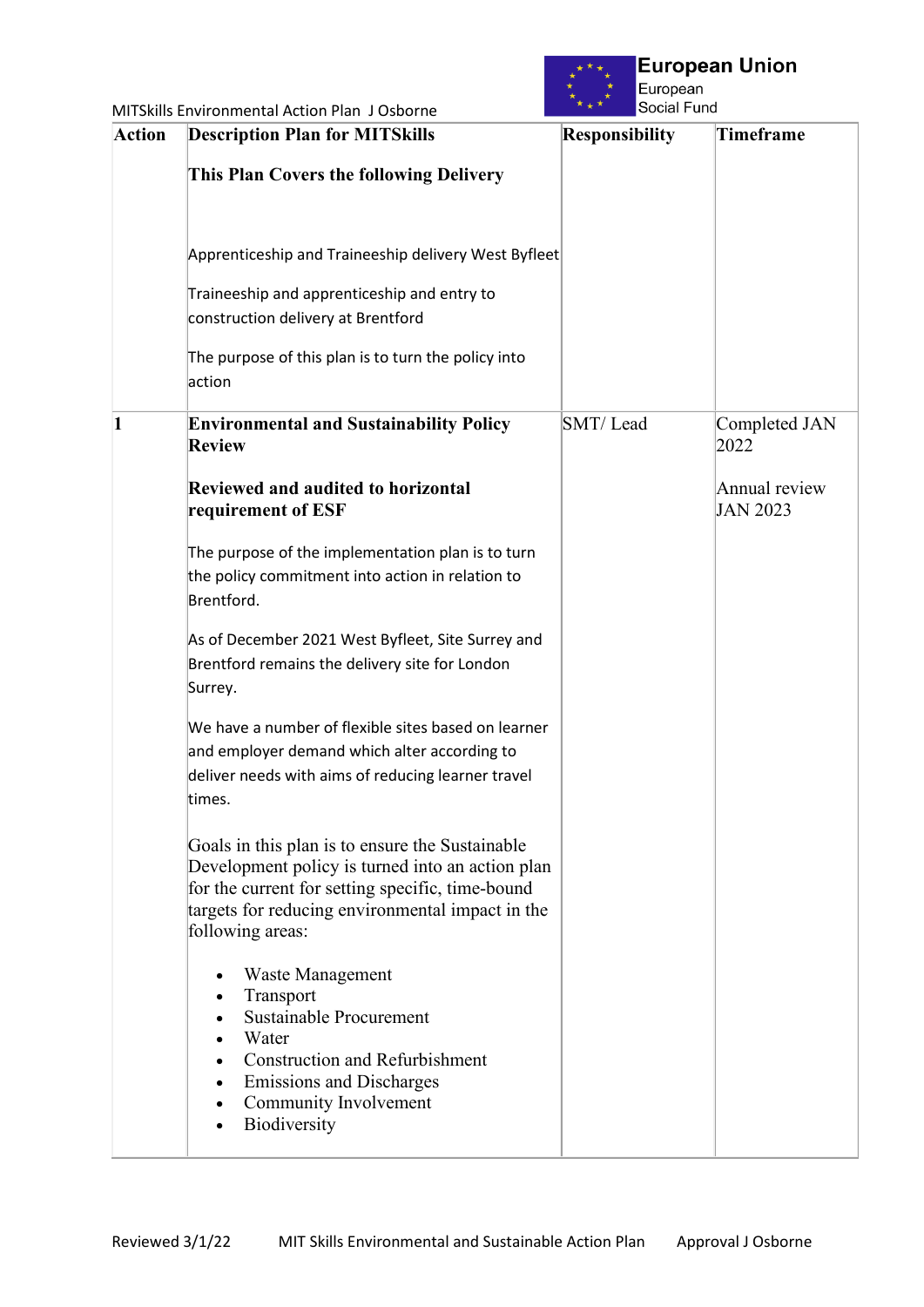

European Social Fund

| Ensure that MIT Skills explicitly promotes<br>education for sustainable development through<br>the curriculum.                  |  |
|---------------------------------------------------------------------------------------------------------------------------------|--|
| Waste management and Waste Minimisation<br>connected to project:                                                                |  |
| The following point and action were identified in<br>relation to ESF                                                            |  |
| 1) Delivery is at Brentford and West Byfleet is with no<br>subcontractors there is no need to review<br>subcontractor actions.  |  |
| 2) Waste management - Hani confirmed registered<br>waste contract is in place for Brentford and West<br>Byfleet.                |  |
| 3) No Electrical Goods have been disposed off in<br>connection with the project or the flexible delivery<br>sites.              |  |
| 4) Waste Minimisation- Printing of materials is being<br>matched to actual applicants.                                          |  |
| 5) Recycling - Posters promoting are recycling in<br>place. These will be reviewed                                              |  |
| 6) Water usage monitoring is in place and will be<br>reported 6 month and annually - Hassaan                                    |  |
| 7) Energy usage for site is place - contract for<br>electricity continues with a Brentford Green Energy<br>Supplier Ecotricity- |  |
| 8) Signage is in place encourage energy saving Switch<br>off after use for IT and lights. Action review and<br>update signage.  |  |
|                                                                                                                                 |  |
|                                                                                                                                 |  |
|                                                                                                                                 |  |
|                                                                                                                                 |  |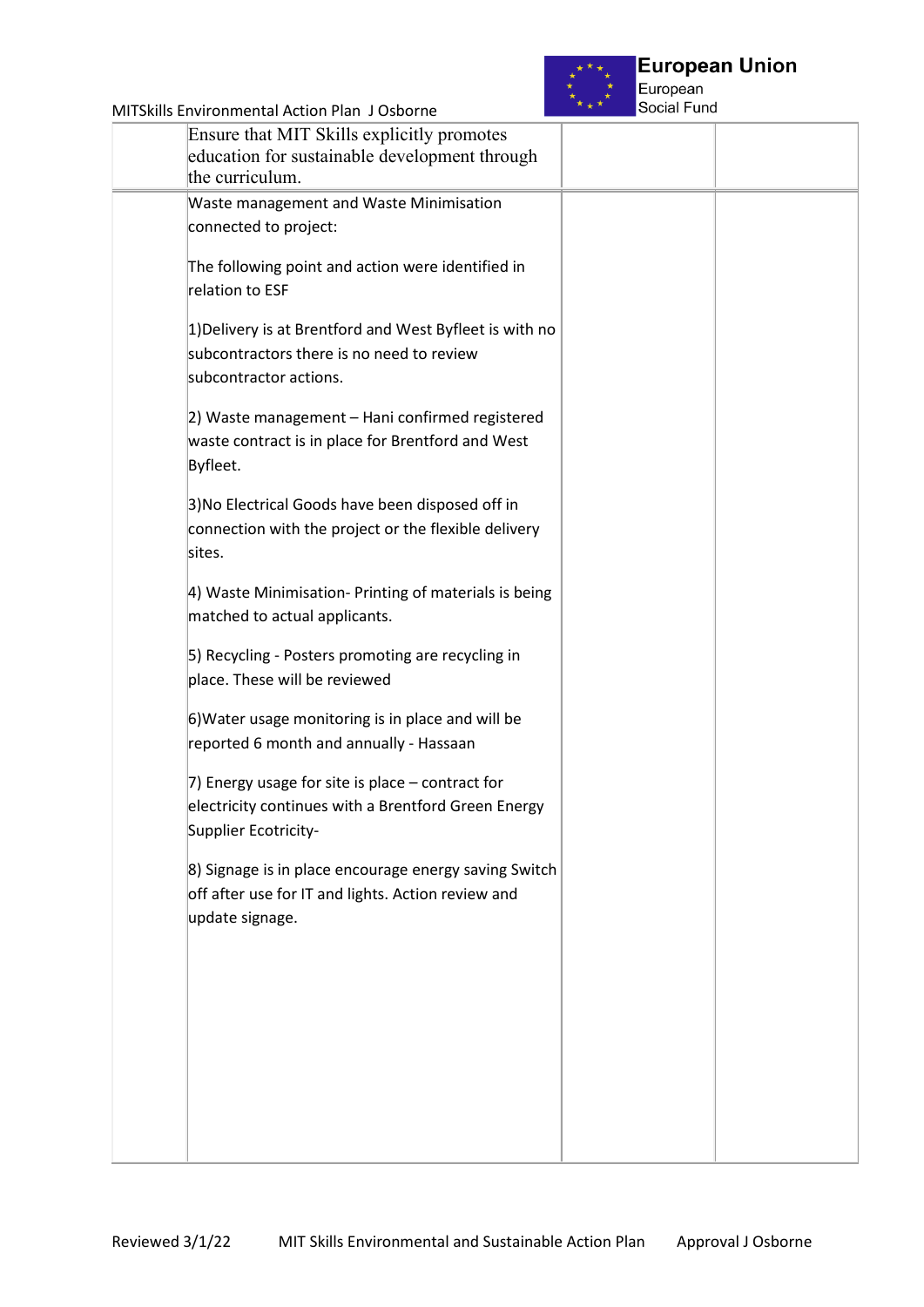

European<br>Social Fund

|                | <b>MITSkills Environmental Action Plan J Osborne</b>                                                                      | Social Fund   |                 |
|----------------|---------------------------------------------------------------------------------------------------------------------------|---------------|-----------------|
| 2              | Aim Electricity and energy usage minimise energy                                                                          |               |                 |
|                | usage and reduce associated carbon emission.                                                                              |               |                 |
|                | 1) Energy use for site green - contract with Brentford                                                                    |               |                 |
|                | Green Energy Supplier review supply as appropriate - Hani/Hassaan                                                         |               | August 2022     |
|                | Review west byfleet - Review                                                                                              |               |                 |
|                | 2) Steps agreed - use upstairs classroom for learner                                                                      |               |                 |
|                | group IT usage, and IAG where required, turn off                                                                          | Hani          | Ongoing 2022    |
|                | lights when not in use. - Remind Staff                                                                                    | Hani          | Ongoing 2022    |
|                | 3) Where practical delivery is required use classroom                                                                     |               |                 |
|                | in workshop to minimise overall energy and heating                                                                        |               |                 |
|                | usage. - Remind Staff                                                                                                     |               |                 |
|                | 4) Review update /Improve signage to encourage                                                                            |               |                 |
|                | saving electricity and heating.                                                                                           | Hani and John | August 2022     |
|                | a) Signs to turn off lights in place to encourage                                                                         |               |                 |
|                | learners and delivery staff to turn off lights and IT                                                                     |               |                 |
|                | when not in use. - Check review update.                                                                                   | Hani and John |                 |
|                | b) Close the door signs to reduce heat loss.                                                                              |               |                 |
|                | Check review update                                                                                                       |               |                 |
| $\overline{2}$ | <b>Environmental and Sustainability Impact</b><br><b>Baseline</b>                                                         |               |                 |
|                | We propose to research a simple baseline for<br>the following                                                             |               |                 |
|                | For Brentford Produce the following data.<br>Energy used average per day                                                  |               |                 |
|                | Brentford was benchmarked at 39.5 Kwh<br>per day for 2016 aim was to reduce and<br>maintain reduction $-$ by 10% on going |               |                 |
|                | <b>Target Reduction 10% (see below)</b>                                                                                   |               |                 |
|                | <b>Target need reset due to charging facility</b>                                                                         |               |                 |
|                | <b>Benchmark 2022 with site development</b>                                                                               |               |                 |
|                |                                                                                                                           | Hani          | Review Dec 2022 |
|                | <b>Note – Installed Electric Charger to replace</b><br><b>Minibus between West Byfleet and Brentford</b>                  |               |                 |
|                |                                                                                                                           |               |                 |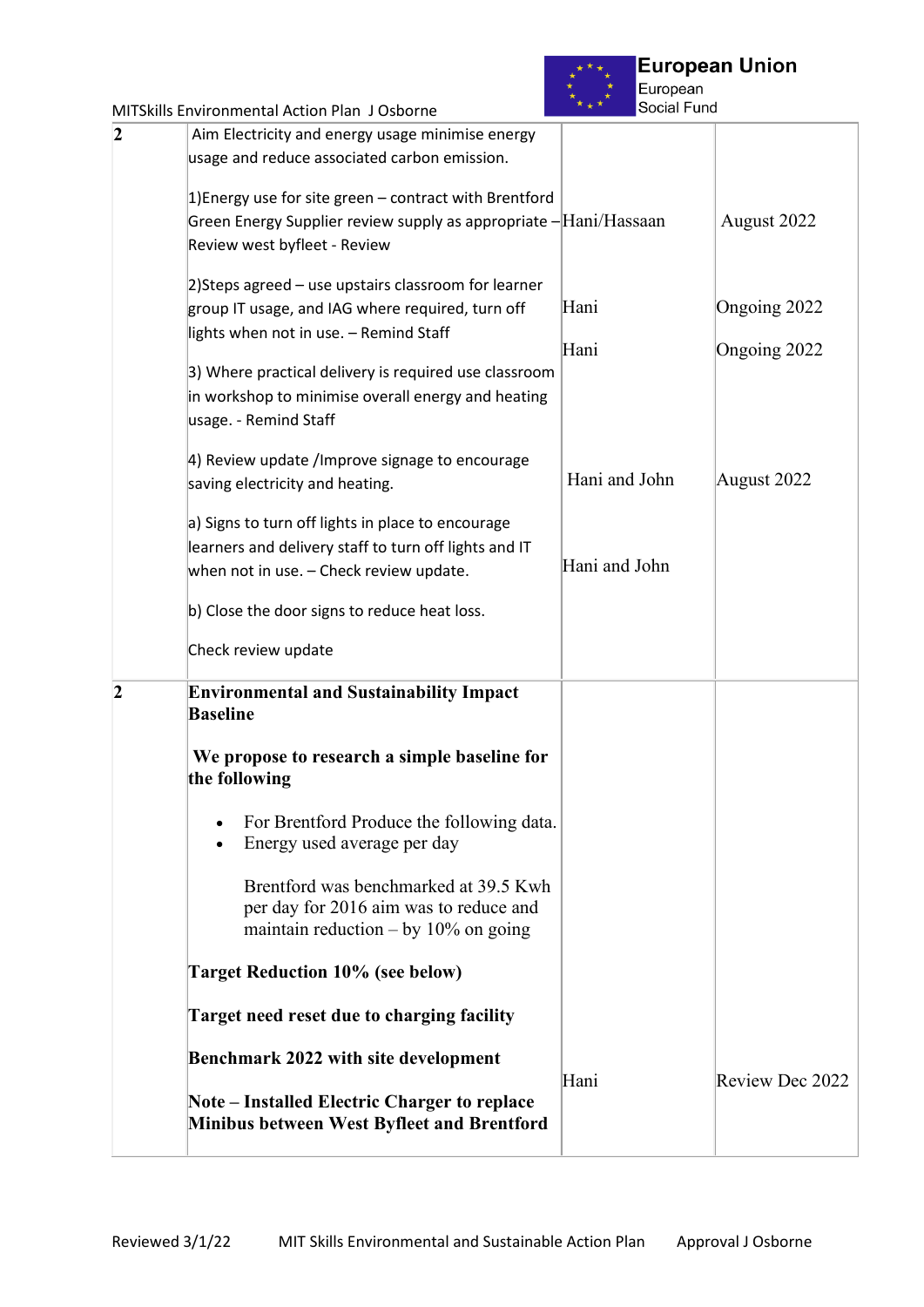

European Social Fund

| <b>Nissan Minibus Equivalent to 3.0 tonnes of</b><br>Carbon Dioxide per annum or 15 trees per<br>annum.                                                                                                                                                                                                                                                                                           |                          |                                             |
|---------------------------------------------------------------------------------------------------------------------------------------------------------------------------------------------------------------------------------------------------------------------------------------------------------------------------------------------------------------------------------------------------|--------------------------|---------------------------------------------|
| Water usage average per day for<br>Brentford and proposals to reduce water -<br>use rainwater for toilets and or dry urinals<br>Paper Consumed for sites to be reconfirm<br>paper used 2021 in reams to confirm<br>Identify what other recycling activities to<br>$\bullet$<br>match site profile<br>Toner usage for 2021 identify number of<br>cartridges used to confirm West Byfleet<br>usage. |                          |                                             |
| $\vert 3$<br>Aim Improve Sustainability awareness for Staff<br>and Learners.                                                                                                                                                                                                                                                                                                                      |                          |                                             |
| Brentford and West Byfleet Associated staff.                                                                                                                                                                                                                                                                                                                                                      |                          |                                             |
| 1) Delivery staff have been briefed on policy in<br>relation to ESF and signage at West Byfleet and<br>Brentford. (Agreed as ongoing)                                                                                                                                                                                                                                                             | <b>Briefed</b>           | Repeat May 2022                             |
| 2) Action rebrief staff associated with ESF or<br>potential Match Funding delivery and copy them<br>of update policy and plan publish plan in the<br>main office in Brentford and West Byfleet.                                                                                                                                                                                                   | Hani                     | Reminder April<br>2022 due to new<br>starts |
| 3) Encourage to staff where practicable to use car $\mathbb{H}$ ani<br>share or public transport.                                                                                                                                                                                                                                                                                                 |                          |                                             |
| 4) Remind staff to ensure all applicants and<br>learners are encouraged to use public transport to Hani<br>get to site where practicable.                                                                                                                                                                                                                                                         |                          | Ongoing since<br>2018                       |
| Emphasis the benefits to the UK economy of<br>Local London and surrey workers reduce impact<br>via Environmental factors such as transport.                                                                                                                                                                                                                                                       | Delivery Staff/Hani 2022 | August 21 to July                           |
| Encourage Cycling to work, walking to work<br>public transport option to learners.                                                                                                                                                                                                                                                                                                                | Delivery<br>Staff/Hani   | Ongoing July 22                             |
| Encourage level 2 Sustainability CPD to Delivery<br>staff course identified appropriate Brentford                                                                                                                                                                                                                                                                                                 |                          |                                             |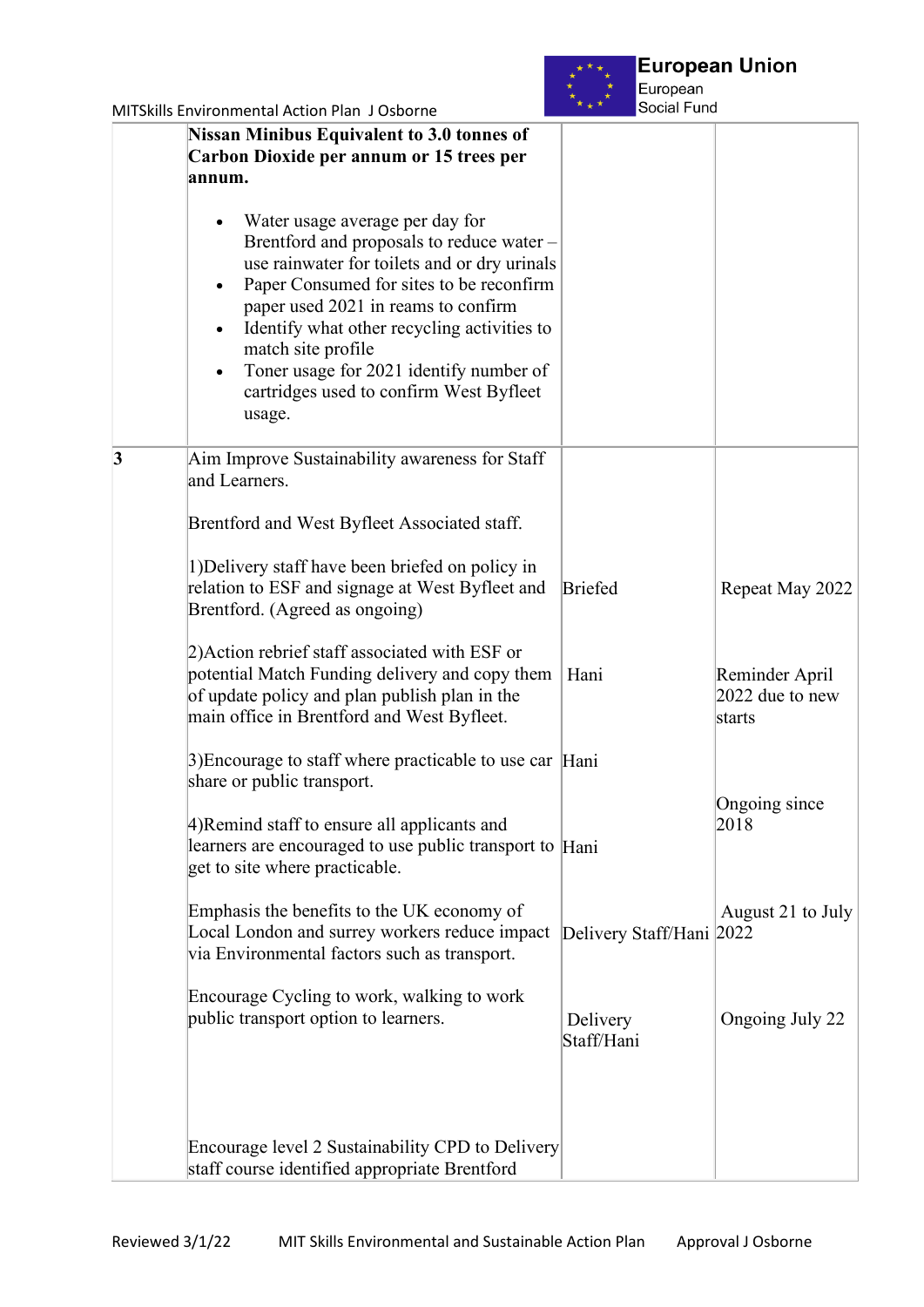

| MITSkills Environmental Action Plan J Osborne                                                                                                                                                                              | Social Fund       |                                     |
|----------------------------------------------------------------------------------------------------------------------------------------------------------------------------------------------------------------------------|-------------------|-------------------------------------|
| Delivery Staff and associated Management,<br>associated certificate to CPD file or OU Units -<br>https://www.open.edu/openlearn/nature-<br>environment/free-courses                                                        | <b>HR</b> Manager | August to July<br>2022              |
| Environmental management and Organisations<br>Open University<br>http://www.open.edu/openlearn/nature-<br>environment/environmental-management-and-<br>organisations/content-section-0<br>Applicants and learners.         | <b>HR</b> Manager | Ongoing                             |
| Aim to Improve Applicants, Learners and visitors<br>Improve awareness of Sustainability and<br><b>MITSkills Policy</b>                                                                                                     |                   |                                     |
| 1) Policy is displayed in Classrooms and Tearoom<br>at Brentford and at West Byfleet. - recheck<br>2) Signage to encourage reducing Energy and<br>reduce heat loss in place – (Action review and<br>update where required) | Hani              | May 2022 to<br>May2023              |
| 3) Learners reminded of public transport facilities<br>to Brentford and West Byfleet- (remind staff to<br>do this review signage)                                                                                          | Hani<br>Hani      |                                     |
| $\overline{\mathbf{4}}$<br><b>Carbon Emissions/ Offset Management</b>                                                                                                                                                      | John Osborne      | December 2017                       |
| Senior Management team in company car<br>scheme to lead                                                                                                                                                                    |                   | reviewed – next<br>review July 2022 |
| Aim to maintain reduction in Emissions<br>related to commuting and company car<br>mileage                                                                                                                                  |                   |                                     |
| We will promote carbon offset using online<br><b>Calculator to all our partners</b>                                                                                                                                        |                   |                                     |
| http://www.carbonify.com/carbon-<br>calculator.htm                                                                                                                                                                         |                   |                                     |
| Aim as stated 2016                                                                                                                                                                                                         |                   |                                     |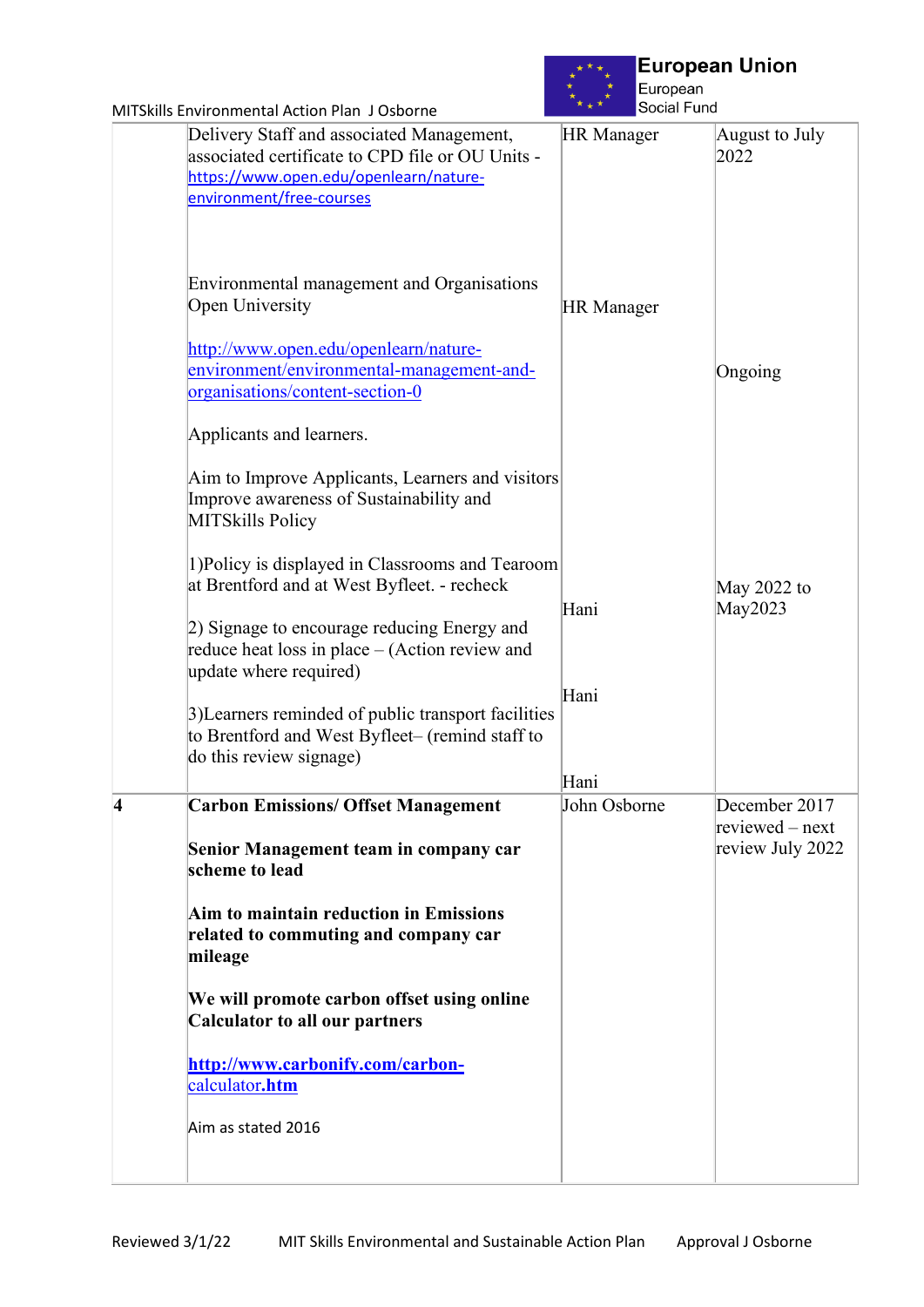

| <u>MITSKIIIS ENVILONNIENTAI ACTION PIAN JOSDONIE</u>                                                                                                                                                                                                                                                                                                                                     |              |                         |
|------------------------------------------------------------------------------------------------------------------------------------------------------------------------------------------------------------------------------------------------------------------------------------------------------------------------------------------------------------------------------------------|--------------|-------------------------|
| We aim to reduce our carbon emission profile<br>as a management team by having one of the<br>teamwork from home at least one day per<br>week - Goal 4 days per working month<br>reduced car travel - Reducing Carbon<br>footprint by equivalent to 1.4 tonnes per<br>annum $-7$ mature trees a 5% reduction in our<br>transport profile based on 400 miles commute<br>at 40 mpg per day. |              |                         |
| Progress as of 2021                                                                                                                                                                                                                                                                                                                                                                      |              |                         |
| We have achieved between January 2021 and<br>January 2022 over 200 days of management<br>working from company car scheme over 5<br>managers whose work is related to the ESF<br>contract – we have achieved 4 days per week<br>reducing our minimum of 438 miles per week<br>in commuting.                                                                                               |              |                         |
| Car of original 5 managers we now have one<br>full electric car in group and has gone over to<br>100% electric car saving 307 miles per week<br>or 4.8 tonnes (Confirmed that Electric supply<br>is $100\%$ green)                                                                                                                                                                       |              |                         |
| <b>Equivalent to 11.5 tonnes Carbon dioxide per</b><br>annum 57.65 mature trees offset equivalent.                                                                                                                                                                                                                                                                                       | John Osborne | Jan 2022 next Jan<br>23 |
| Aim is to maintain and/or improve on this.                                                                                                                                                                                                                                                                                                                                               |              |                         |
| Company electric Combi Van replacing old<br>transit van by 10000 miles per annum,<br>equivalent to 1.4 tonnes 7 mature trees                                                                                                                                                                                                                                                             | <b>SMT</b>   | Jan 2022 next Jan<br>23 |
| A) Review carbon offset equivalent to offset a<br>reduction to equivalent to another 10% of<br>original benchmark of 400 miles or 40 miles or<br>4 mature trees by January 2021 we have<br>achieved another 200 miles.                                                                                                                                                                   |              |                         |
| B) Establish tree offset pool amongst SMT -<br>current number of trees to establish current<br>$offset -$                                                                                                                                                                                                                                                                                |              |                         |
| West Byfleet – Is on electric boiler and heating<br>and combined with green tariff will make                                                                                                                                                                                                                                                                                             |              |                         |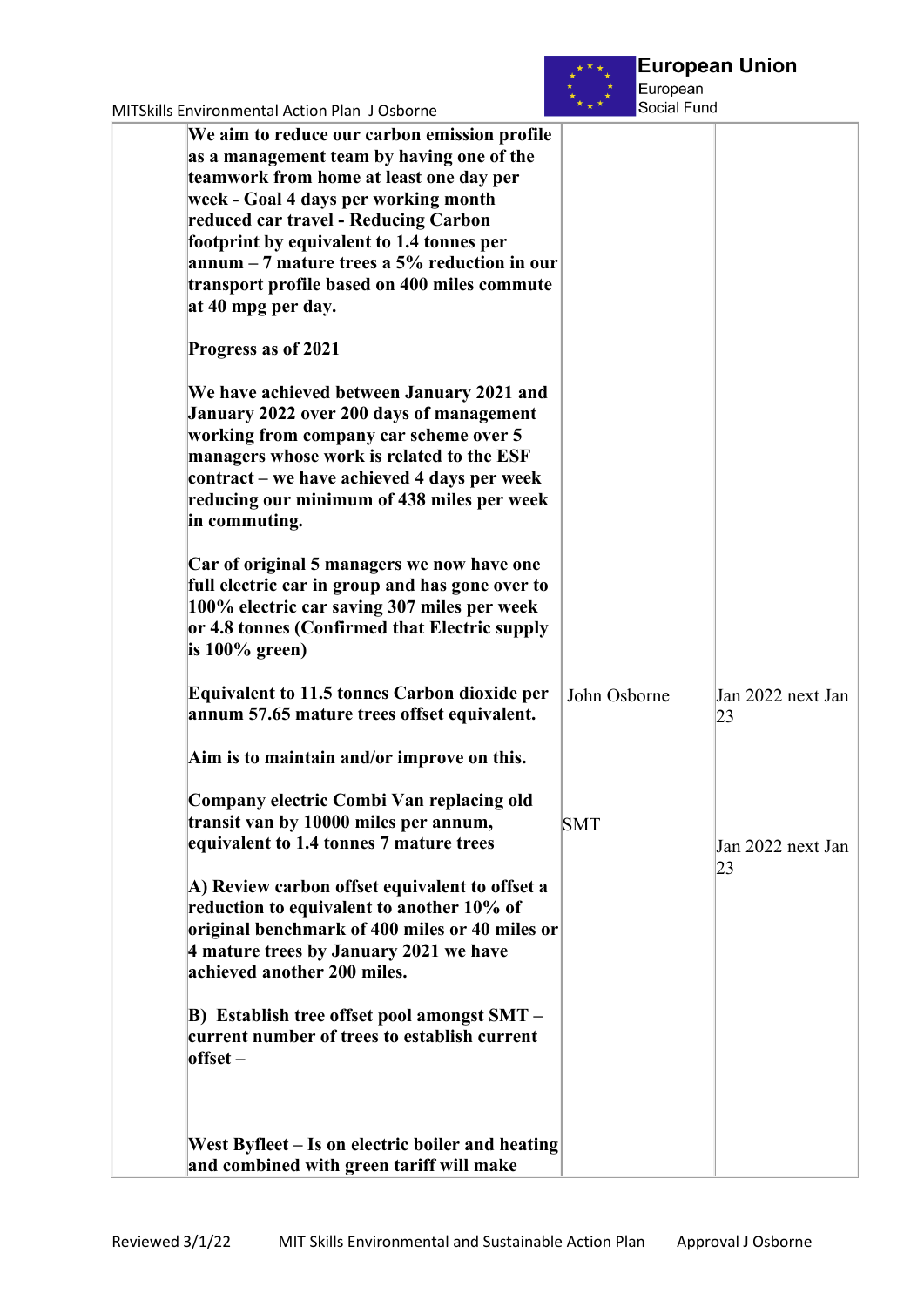

|   | West Byfleet net Zero by for Heating and<br>water by 2022.                                                                                                       |                       |
|---|------------------------------------------------------------------------------------------------------------------------------------------------------------------|-----------------------|
|   | <b>Other Staff</b>                                                                                                                                               |                       |
|   | We have achieved another 8 days a week of<br>working from home for admin, IT Support,<br>and learner voice                                                       |                       |
|   | Saving of 0.7 tonnes per annum or 3.5 matures<br>trees per annum based on 200 miles of petrol<br>car use per week                                                |                       |
|   | Total new carbon offset 13.2 tonnes of carbon<br>dioxide per annum 68.15 mature trees.                                                                           |                       |
|   | <b>Total for 2021</b>                                                                                                                                            |                       |
|   | Survey of staff carbon reduction.                                                                                                                                |                       |
|   | Staff travelling by public transport or car<br>share in our West Byfleet central team of $6 - 3$<br>walk, 2 use public transport.                                |                       |
|   | 1 Senior manager travels via public transport                                                                                                                    |                       |
|   |                                                                                                                                                                  |                       |
|   |                                                                                                                                                                  |                       |
|   |                                                                                                                                                                  |                       |
|   |                                                                                                                                                                  |                       |
|   |                                                                                                                                                                  |                       |
|   |                                                                                                                                                                  |                       |
| 5 | With Our Subcontractor Partners ensure they John Osborne<br>are committed to our Environmental plan<br>requirements off suppliers ensure this is<br>contractual. | <b>Review Ongoing</b> |
|   | a) Encourage and require partners to<br>consider their environmental impact<br>and to participate in our plan.                                                   |                       |